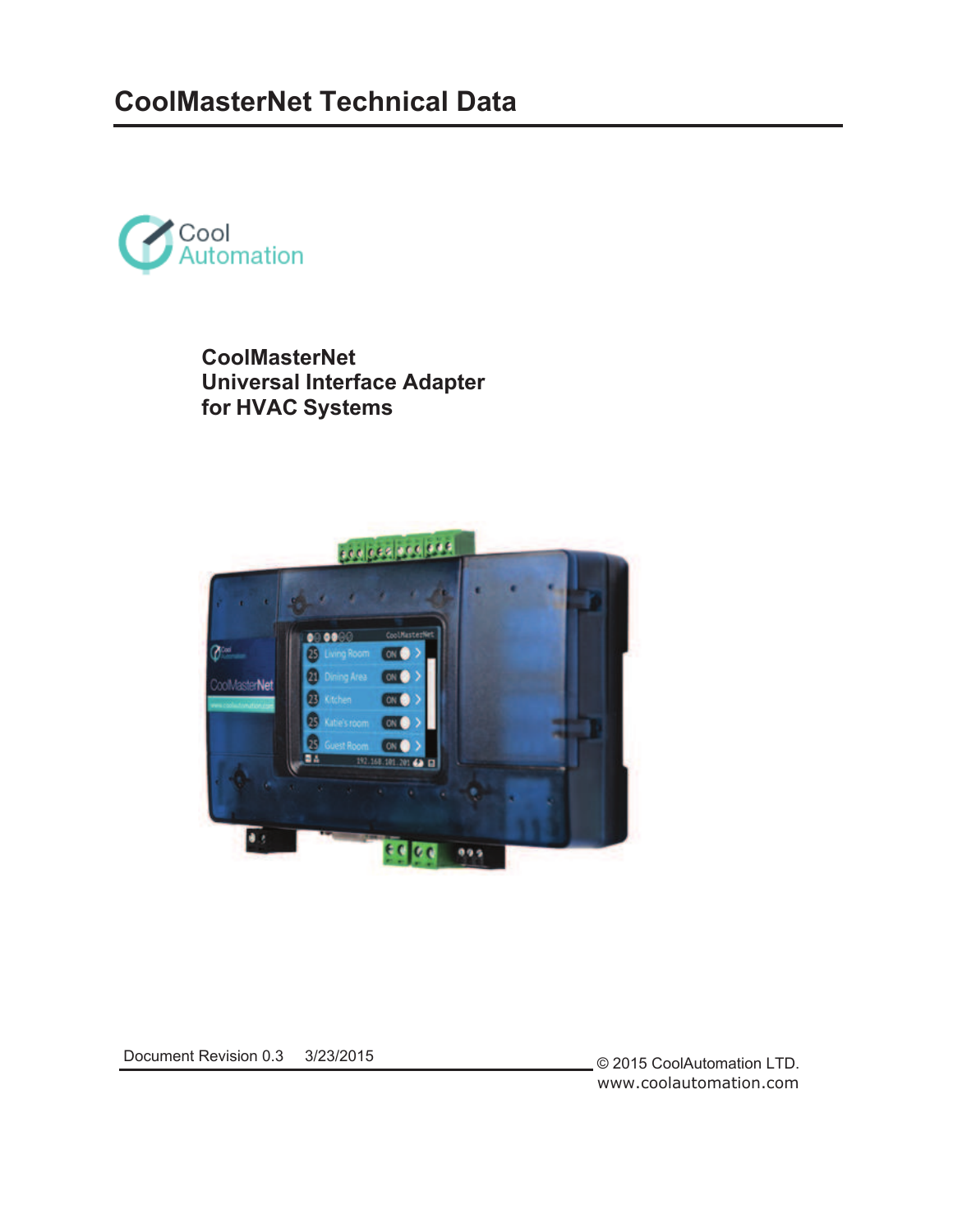

1. During the HVAC system automatic operations the CoolMasterNet must be disconnected from the system. Examples of the automatic operations are:

- · Test
- · Reset
- · Automatic charge

2. Do not change the original positions of the quadruple dip switch S inside CoolMasterNet when usingit with VRV/VRF systems.

### **WEEE Directive & Product Disposal**



At the end of its serviceable life, this product should not be treated as household or general waste. It should be handed over to the applicable collection point for the recycling of electrical and electronic equipment, or returned to the supplier for disposal.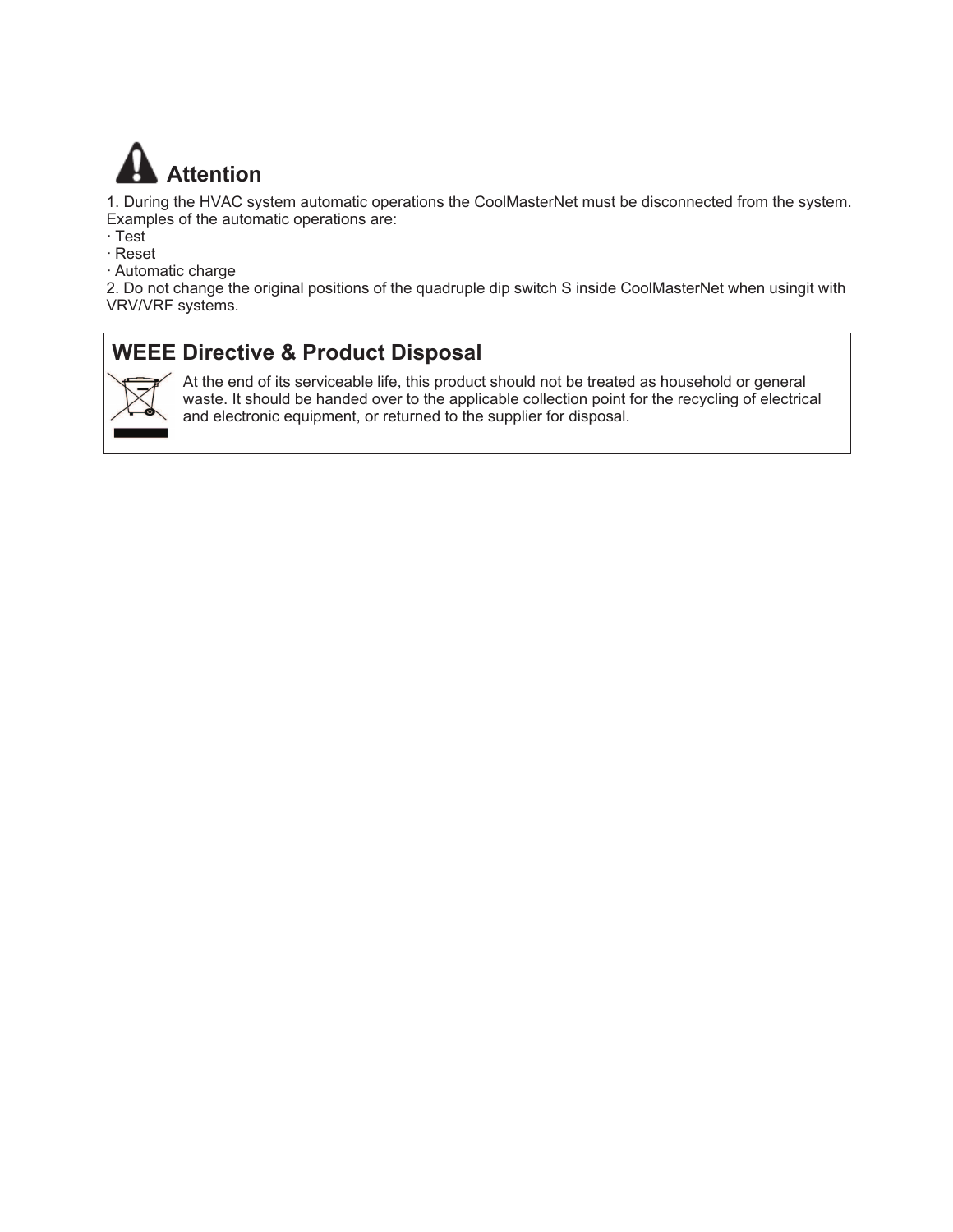# **Table of Contents**

| 1 Features |                          | $\overline{\mathbf{4}}$ |
|------------|--------------------------|-------------------------|
| 2 Layout   |                          | 5                       |
|            | 3 Physical data          | 6                       |
|            | <b>4 Specifications</b>  | $\overline{7}$          |
| 5 LCD data |                          | 8                       |
|            | <b>6 HVAC Interfaces</b> | 9                       |
| 7 GPIO     |                          | 10                      |
| 8 Options  |                          | 11                      |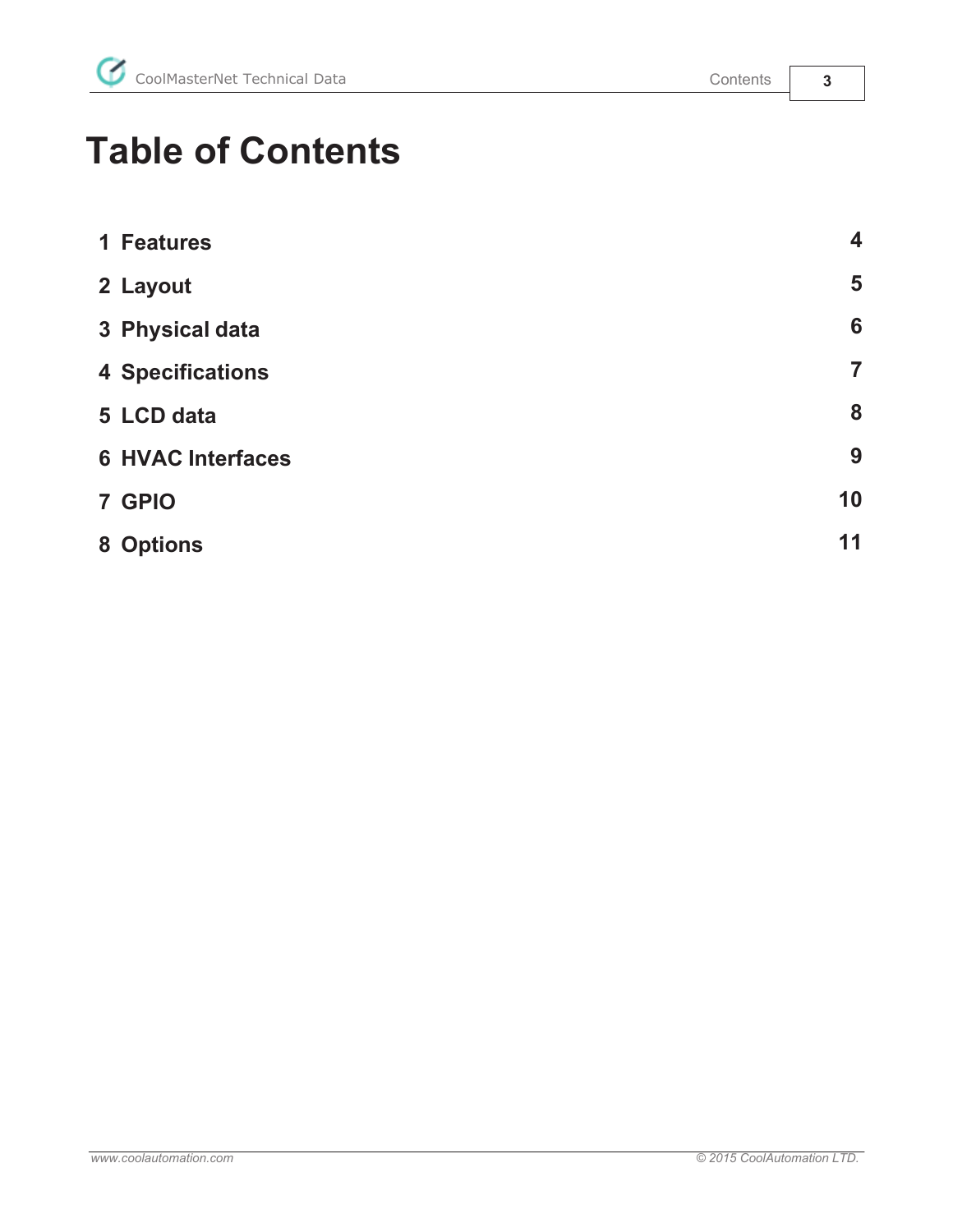### **1 Features**

- Seamless integration of HVAC systems with all Home Automation/BMS controllers
- Compatibility with all VRV/VRF HVAC brands e.g. Daikin, Mitsubishi Electric, etc
- Multi-brand simultaneous support
- Interfaces via RS232 (ASCII), RS485 (MODBUS RTU according to EIA/TIA-485 standard), Ethernet (ASCII & MODBUS IP) for all HVAC brands
- Full control & monitoring of HVAC indoor units operation
- Color LCD with Touch Screen for control and system management
- "All On" / "All Off" capability using external signal (e.g. for fire alarm systems)
- Configurable GPIO
- Remote access by Smart Phone, Tablet and PC (www.CoolRemote.net). Supported by operating systems: Windows, IOS, Android
- Cloud integration
- HVAC systems diagnostics (optional)
- Direct KNX interface (optional extension board)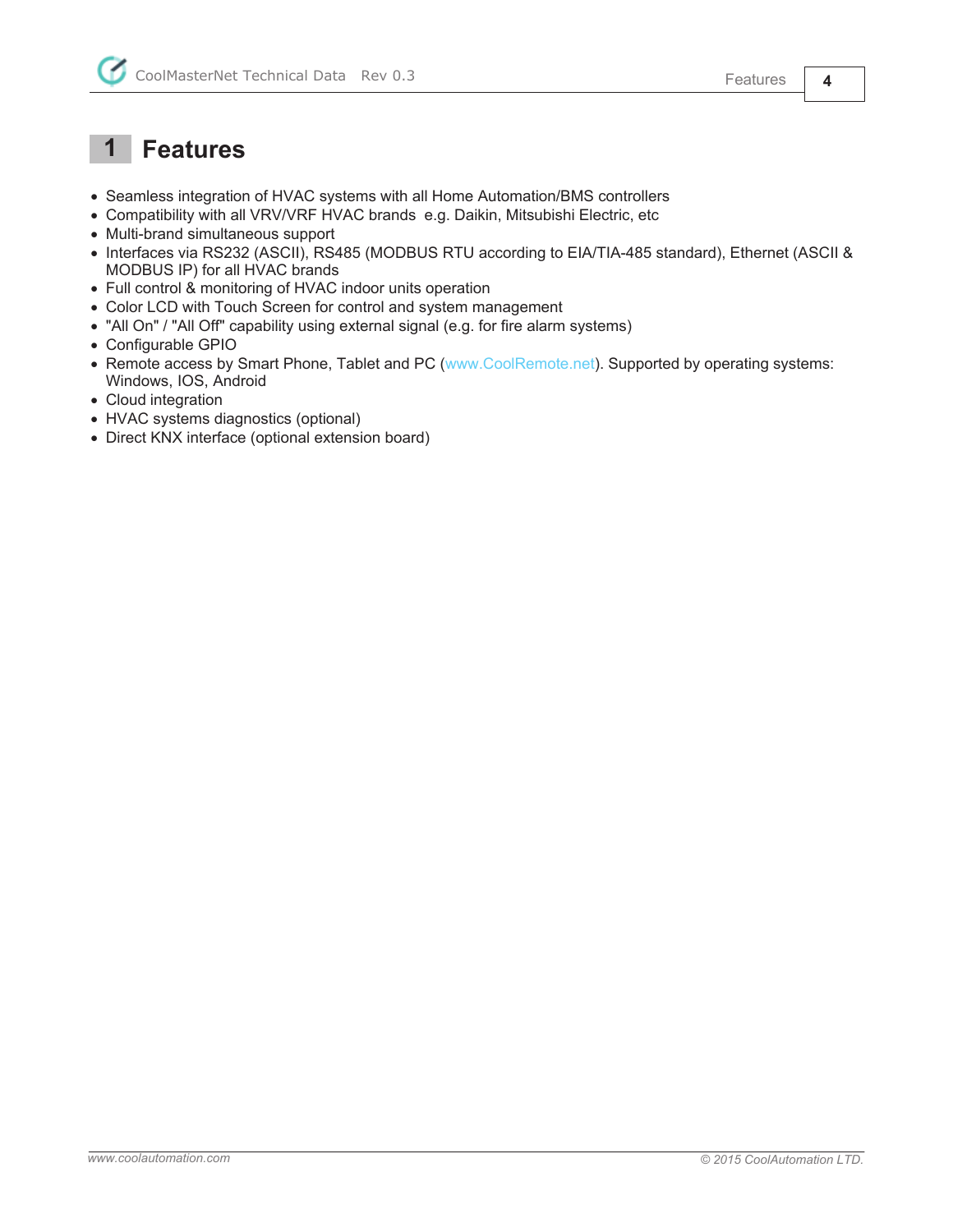**2 Layout**



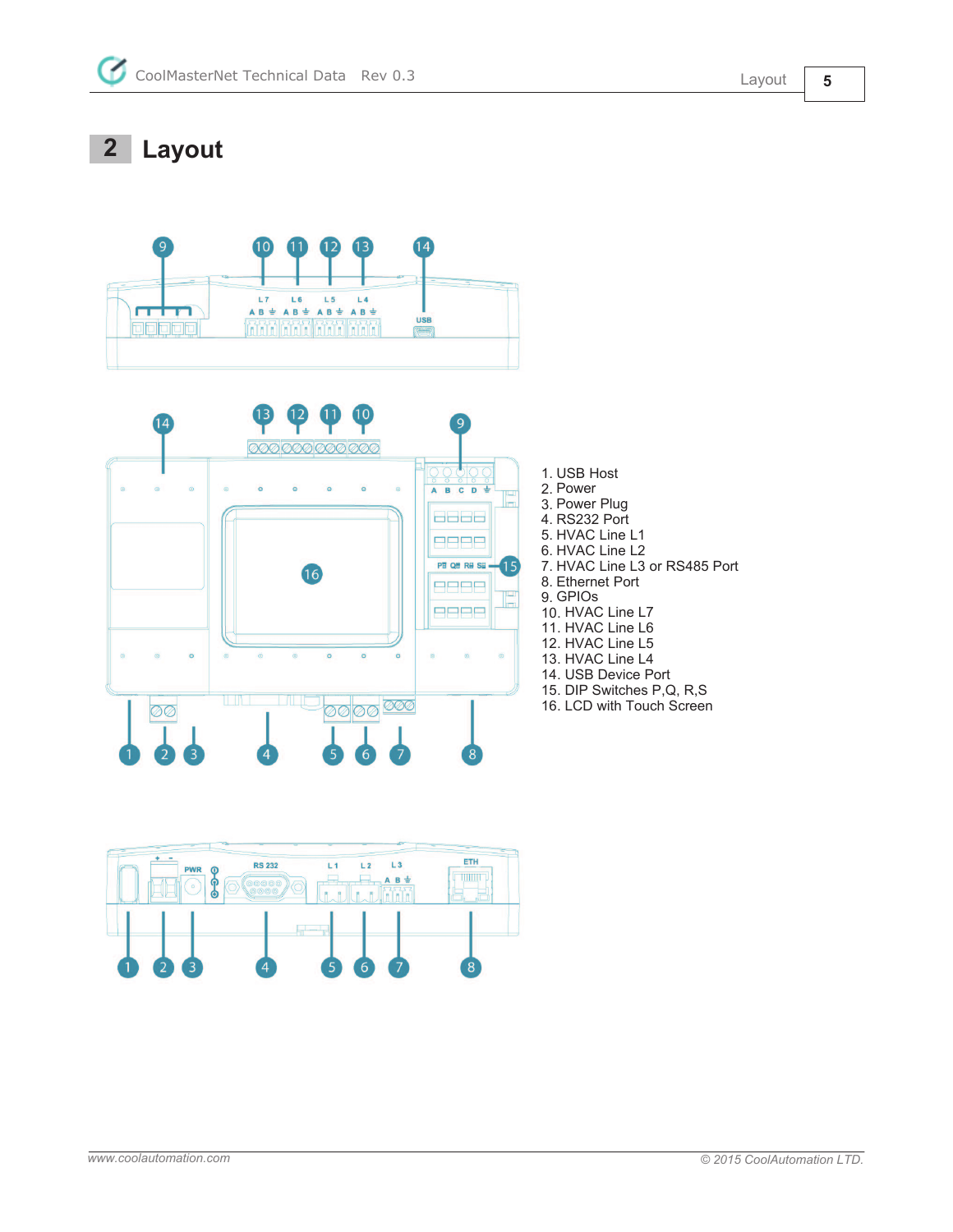## **3 Physical data**











**Product dimensions and weight:**

| Dimensions (HxWxD) | $90 \times 156 \times 35$ [mm] | $3.54 \times 6.14 \times 1.33$ ["] |  |
|--------------------|--------------------------------|------------------------------------|--|
| <b>Weight</b>      | 266 [Gram]                     | $0.58$ [lbs]                       |  |

 $\pmb{\times}$ 

**Transportation packing dimensions and weight**:

| Dimensions (HxWxD) | 70x140x280 [mm] | 2.75x5.51x11.02 ["] |  |  |
|--------------------|-----------------|---------------------|--|--|
| <b>Weight</b>      | 800 [Gram]      | $1.76$ [lbs]        |  |  |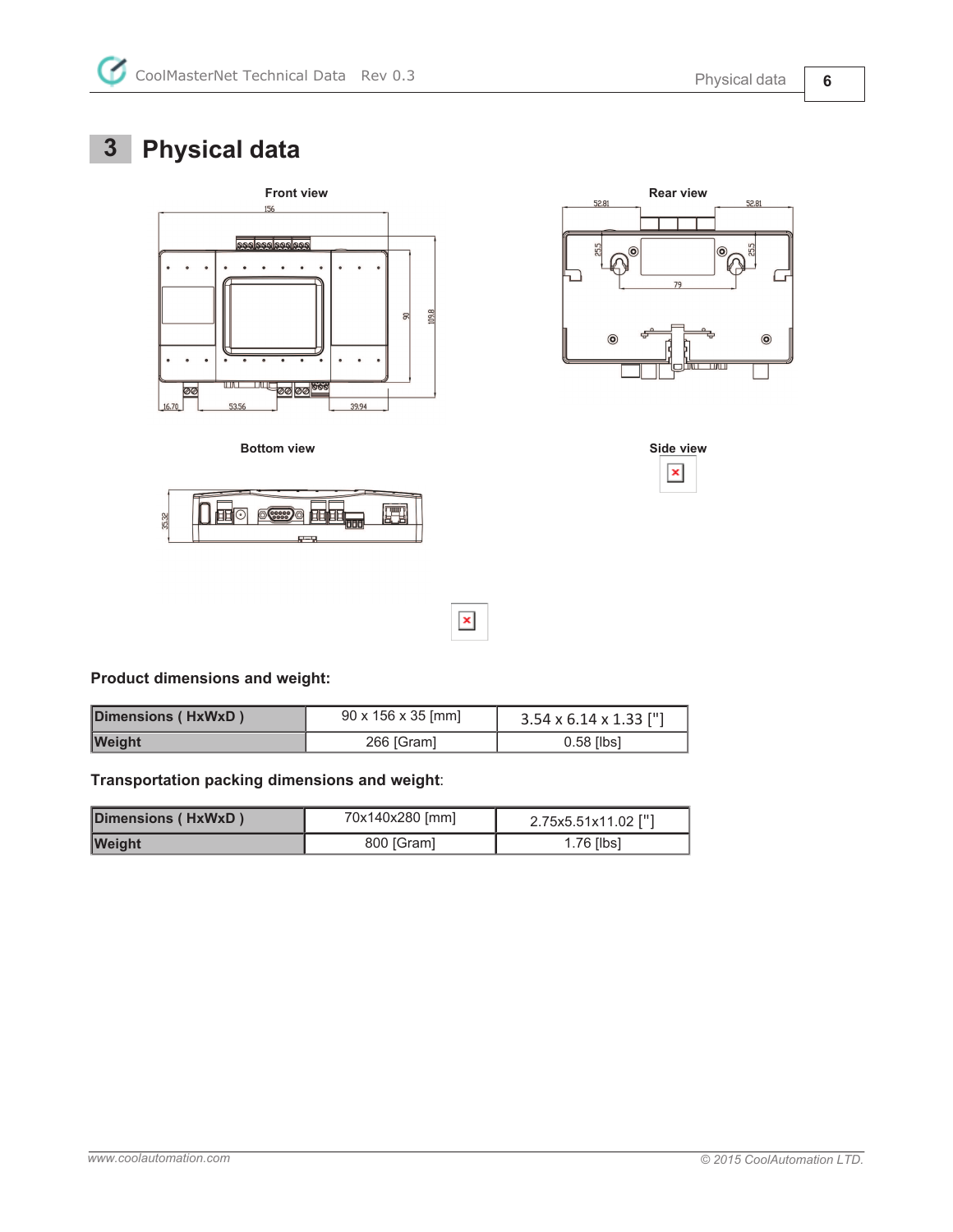### **4 Specifications**

|                                                           | <b>Parameter</b>                   | <b>Data</b>                                                            |  |  |
|-----------------------------------------------------------|------------------------------------|------------------------------------------------------------------------|--|--|
|                                                           | Min load*                          | 5V/175mA (via mini USB);<br>12V/120mA; 24V/70mA                        |  |  |
| Power supply                                              | Max load**                         | 5V/300mA (via mini USB);<br>12V/200mA; 24V/120mA                       |  |  |
| Mounting                                                  |                                    | DIN rail / wall                                                        |  |  |
|                                                           | Ambient temperature                | $-10^{\circ}$ C ~ 60 $^{\circ}$ C / 14 $^{\circ}$ F ~ 140 $^{\circ}$ F |  |  |
| Operating conditions                                      | <b>Humidity</b>                    | $0\% \sim 96\%$ non-condensing                                         |  |  |
|                                                           | Ambient temperature                | $-20^{\circ}$ C ~ 70 $^{\circ}$ C / -4 $^{\circ}$ F ~ 158 $^{\circ}$ F |  |  |
| Storage conditions                                        | Humidity                           | 0 % $\sim$ 98 % non-condensing                                         |  |  |
| <b>Dimensions</b>                                         | <b>HxWxD</b>                       | 156 x 109.8 x 35.32 [mm] / 6.14 x 4.32 x 1.39 ["]                      |  |  |
| LCD                                                       | Size $/$ # of dots $/$ # of colors | 2.8" / 240 x 320 / 262K                                                |  |  |
| Input                                                     | Touch panel                        | 8 bit encoded analog input                                             |  |  |
|                                                           | Direct HVAC conenction             | Connection to the 2 wired HVAC bus                                     |  |  |
|                                                           | MODBUS (A / B)                     | RS-485 communication line                                              |  |  |
| Communication functions                                   | Ethernet                           | 100Mbps                                                                |  |  |
|                                                           | <b>RS-232</b>                      | DB9, 9600Bps, ASCII                                                    |  |  |
|                                                           | <b>USB Host</b>                    | 12Mbps                                                                 |  |  |
|                                                           | USB mini                           | 12Mbps                                                                 |  |  |
| Maximal allowable wiring length (to BMS) over RS232       |                                    | 25 [m] / 82 [ft]                                                       |  |  |
| Maximal allowable wiring length (to BMS) over RS485       |                                    | 1000 [m] / 3300 [ft]                                                   |  |  |
| Maximal allowable wiring length (to router) over Ethernet |                                    | 137 [m] / 450 [ft]                                                     |  |  |
| Certification                                             |                                    | FCC, CE (EN 60335-1, EN 60335-2-40)                                    |  |  |

\*One HVAC line and Ethernet are connected.

\*\*USB host, Ethernet, HVAC lines 1-7 are connected.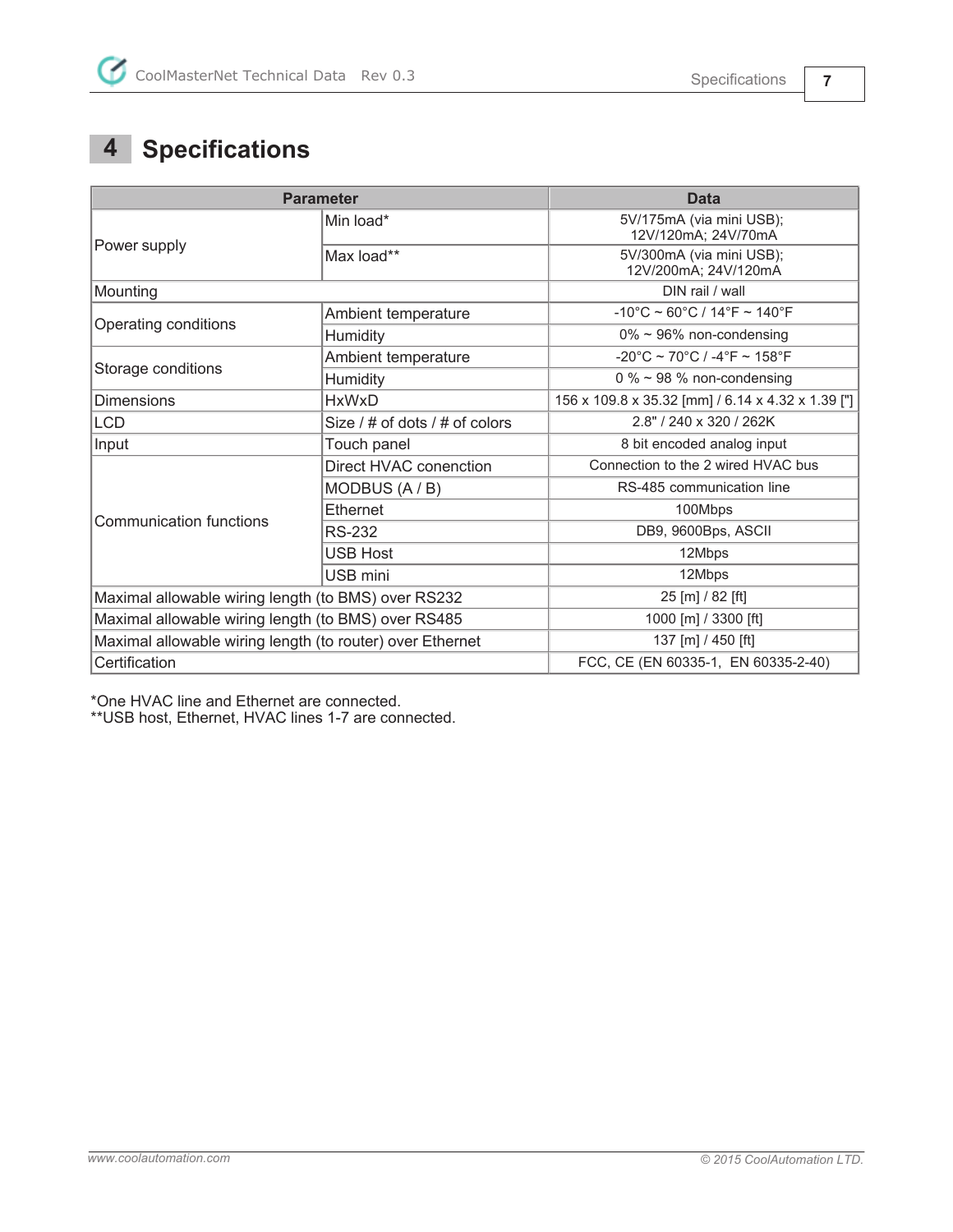### **5 LCD data**

#### **Technical data:**

| <b>Display Type</b>          | TFT NEGATIVE TRANSMISSIVE                                              |  |
|------------------------------|------------------------------------------------------------------------|--|
| <b>Display Color</b>         | 262K                                                                   |  |
| <b>Display Format</b>        | 240x320 (RGB)                                                          |  |
| <b>Operation Temperature</b> | $-10^{\circ}$ C ~ 60 $^{\circ}$ C / 14 $^{\circ}$ F ~ 140 $^{\circ}$ F |  |
| <b>Storage Temperature</b>   | $-20^{\circ}$ C ~ 70 $^{\circ}$ C / -4 $^{\circ}$ F ~ 158 $^{\circ}$ F |  |
| <b>Back light Color</b>      | <b>WHITE</b>                                                           |  |
| Dimension (H x W)            | 57.6 x 43.2 [mm] / 2.26 x 1.70 ["]                                     |  |
| <b>Touch panel</b>           | Resistive                                                              |  |

#### **Dimensions:**

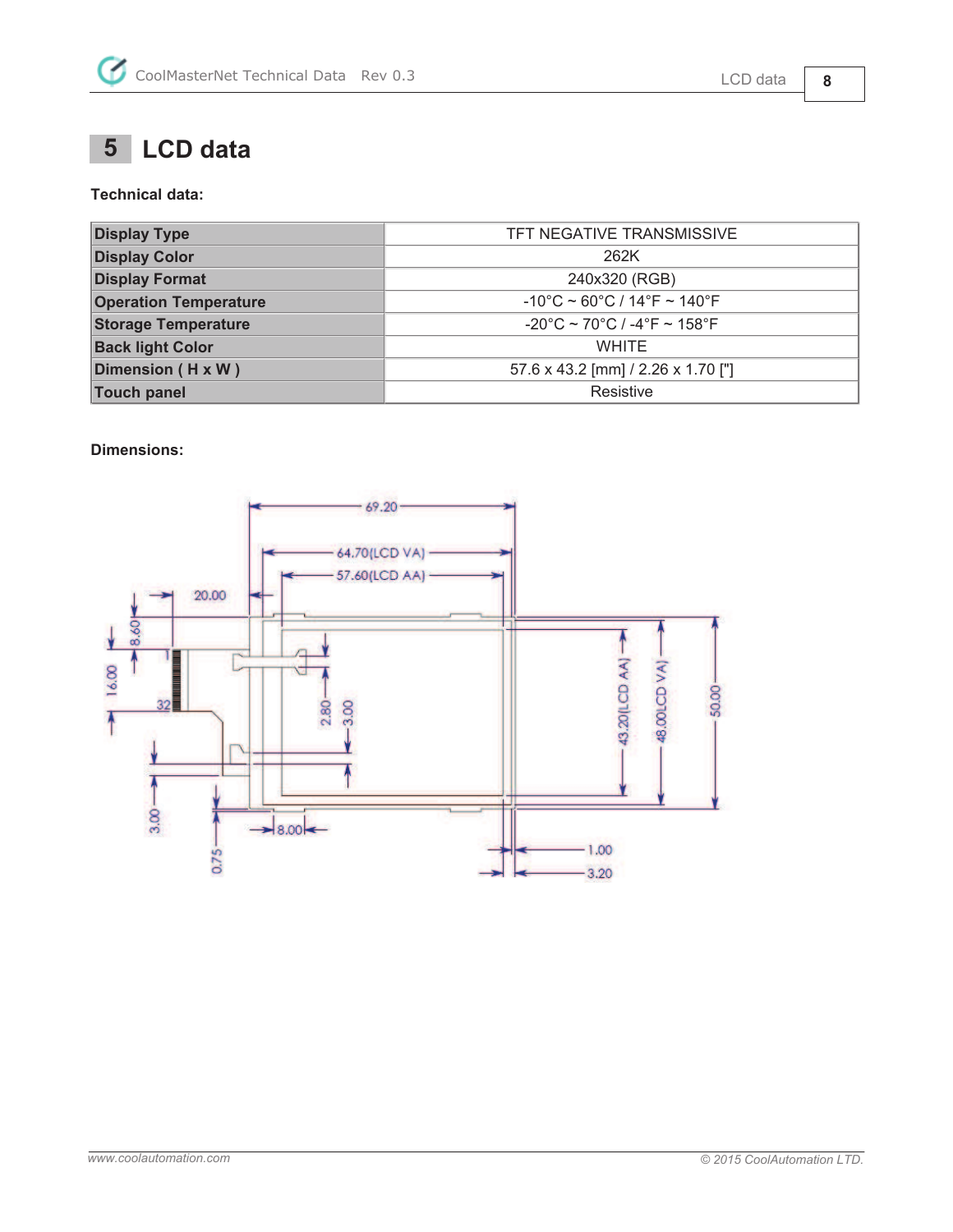### **6 HVAC Interfaces**

CoolMasterNet supports various HVAC systems, that have to be connected to designated lines L1-L7. These lines support single or multi brand HVAC, based on limitations, specified below.

| <b>HVAC connectivity table (for single HVAC line use)</b> |  |  |  |  |
|-----------------------------------------------------------|--|--|--|--|
|                                                           |  |  |  |  |

| Line #      | <b>Manufacturer</b>                                                 | <b>Interface</b>             | <b>Terminals</b> |                | <b>Polarity</b> | <b>Maximum</b><br><b>Indoor</b><br><b>Units</b><br>(Manufacturers<br>limitation) | <b>Maximum</b><br><b>Outdoor</b><br><b>Units</b><br>(Manufacturers<br>Limitation) |
|-------------|---------------------------------------------------------------------|------------------------------|------------------|----------------|-----------------|----------------------------------------------------------------------------------|-----------------------------------------------------------------------------------|
|             | Daikin                                                              | <b>DIII-NET</b>              | F <sub>1</sub>   | F <sub>2</sub> | none            | 64                                                                               | 10                                                                                |
|             | Sanyo                                                               | S-NET                        | U <sub>1</sub>   | U <sub>2</sub> | none            | 64                                                                               | 16                                                                                |
|             | Panasonic                                                           |                              | U <sub>1</sub>   | U <sub>2</sub> | none            | 64                                                                               | 16                                                                                |
| L1/L2       | Toshiba                                                             | <b>TCC LINK</b>              | U <sub>1</sub>   | U <sub>2</sub> | none            | 64                                                                               | 16                                                                                |
|             | Mitsubishi<br>Electric                                              | M-NET                        | M <sub>1</sub>   | M <sub>2</sub> | none            | 50                                                                               | 10                                                                                |
|             | Hitachi                                                             | H Link, H Link 2             | 1                | $\overline{2}$ | none            | 64                                                                               | 10                                                                                |
|             | LG                                                                  |                              | Inter A          | Inter B        | $+ -$           | 128                                                                              | $\overline{\phantom{a}}$                                                          |
|             | Gree                                                                |                              | A                | B              | $+ -$           | 16                                                                               | $\overline{4}$                                                                    |
| L4/L5       | Mitsubishi<br>Heavy<br>Industries                                   | SuperLink / New<br>SuperLink | A                | B              | $+ -$           | 128                                                                              | 10                                                                                |
|             | Samsung                                                             |                              | F1F2/            | <b>R1 R2</b>   | $+ -$           | 64                                                                               | 10                                                                                |
|             | LG                                                                  |                              | Inter A          | Inter B        | $+ -$           | 128                                                                              | -                                                                                 |
|             | Gree                                                                |                              | A                | B              | $+ -$           | 16                                                                               | 4                                                                                 |
| $L6/L7*$    | Mitsubishi<br>Heavy<br>Industries                                   | SuperLink / New<br>SuperLink | A                | B              | $+ -$           | 128                                                                              | 10                                                                                |
|             | Samsung                                                             |                              |                  | F1 F2 / R1 R2  | $+ -$           | 64                                                                               | 10                                                                                |
| <b>Port</b> | <b>USB device Fujitsu (external</b><br>LON USB adapter<br>required) | LON (ANSI/CEA-<br>709.1-B)   | X <sub>1</sub>   | X <sub>2</sub> | none            | 128                                                                              | 10                                                                                |

#### **Possible Multi HVAC Brand connectivity options**

|         | L1 | L2 | L4 | L <sub>5</sub> | L6 | 17 |
|---------|----|----|----|----------------|----|----|
| $L1**$  |    |    |    |                |    |    |
| $L2**$  |    |    |    |                |    |    |
| L4      |    |    |    |                |    |    |
| $L5**$  |    |    |    |                |    |    |
| $L6***$ |    |    |    |                |    |    |
| $L7*$   |    |    |    |                |    |    |

#### **Limitations:**

Total number of supported indoors (for all HVAC ports) cannot exceed 256 units

\*When DIP switches P1 and P2 are "ON", line L6 and L7 cannot be used as separated lines (either L6 or L7), but the polarity on the HVAC won't be required.

\*\*In any case L2 cannot be connected simultaneously with L6 and L1 cannot be connected simultaneously with L5.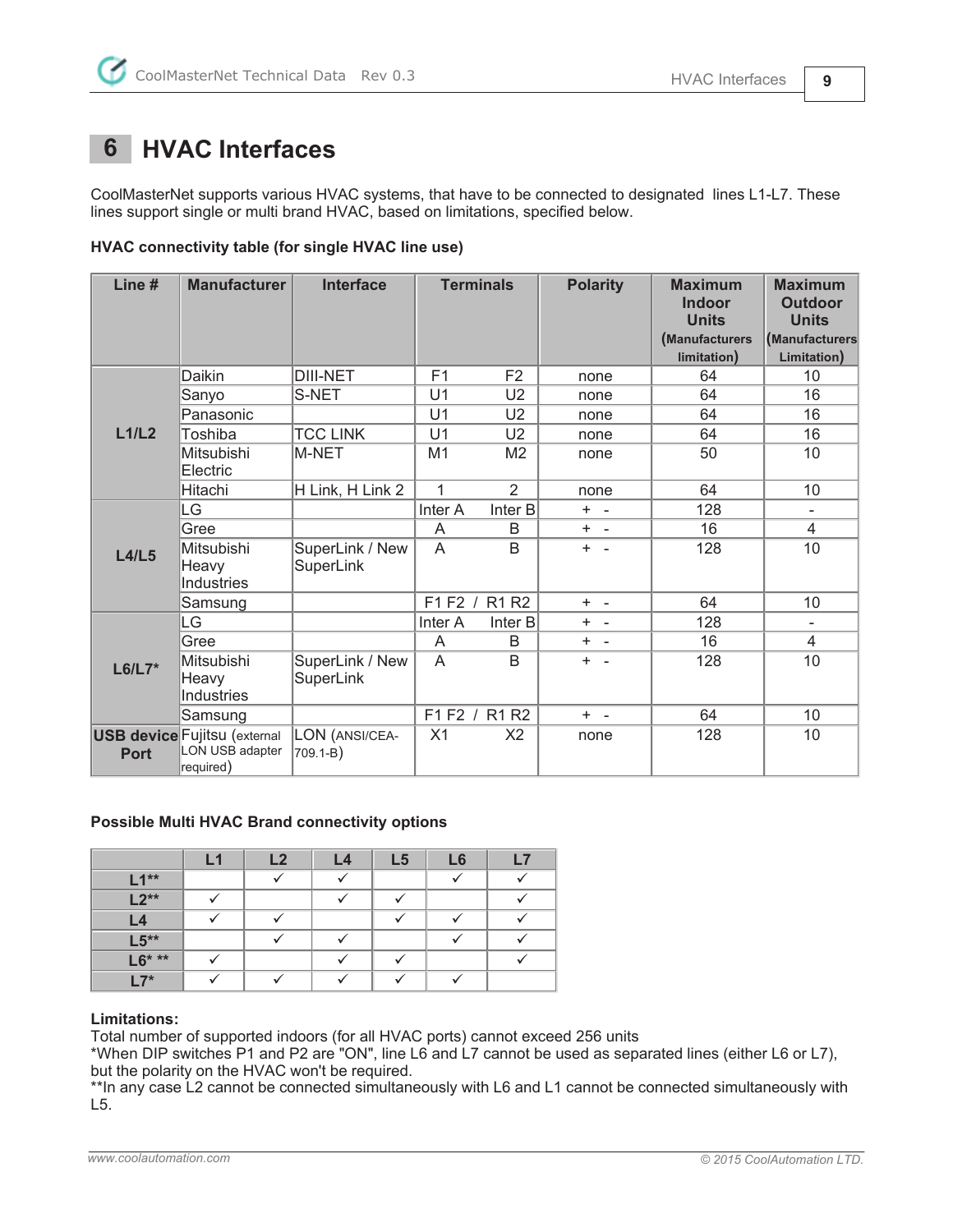# **7 GPIO**

| <b>Parameter</b> | <b>GPIO A</b>     | <b>GPIO B</b>     | <b>GPIO C</b>     | <b>GPIOD</b>      |
|------------------|-------------------|-------------------|-------------------|-------------------|
| V <sub>IL</sub>  | $<$ 1 $\vee$      | $<1$ V            | $<1$ V            | <b>ADC</b>        |
| V IH             | >2.4V             | $>2.4$ V          | >2.4V             | ADC               |
| <b>V OUT HI</b>  | 3.3V              | 3.3V              | 3.3V              | 3.3V              |
| Ι ουτ            | 20 <sub>m</sub> A | 20 <sub>m</sub> A | 20 <sub>m</sub> A | 20 <sub>m</sub> A |
| <b>Pull Up</b>   | 5.6K              | 5.6K              | 5.6K              | N.A.              |